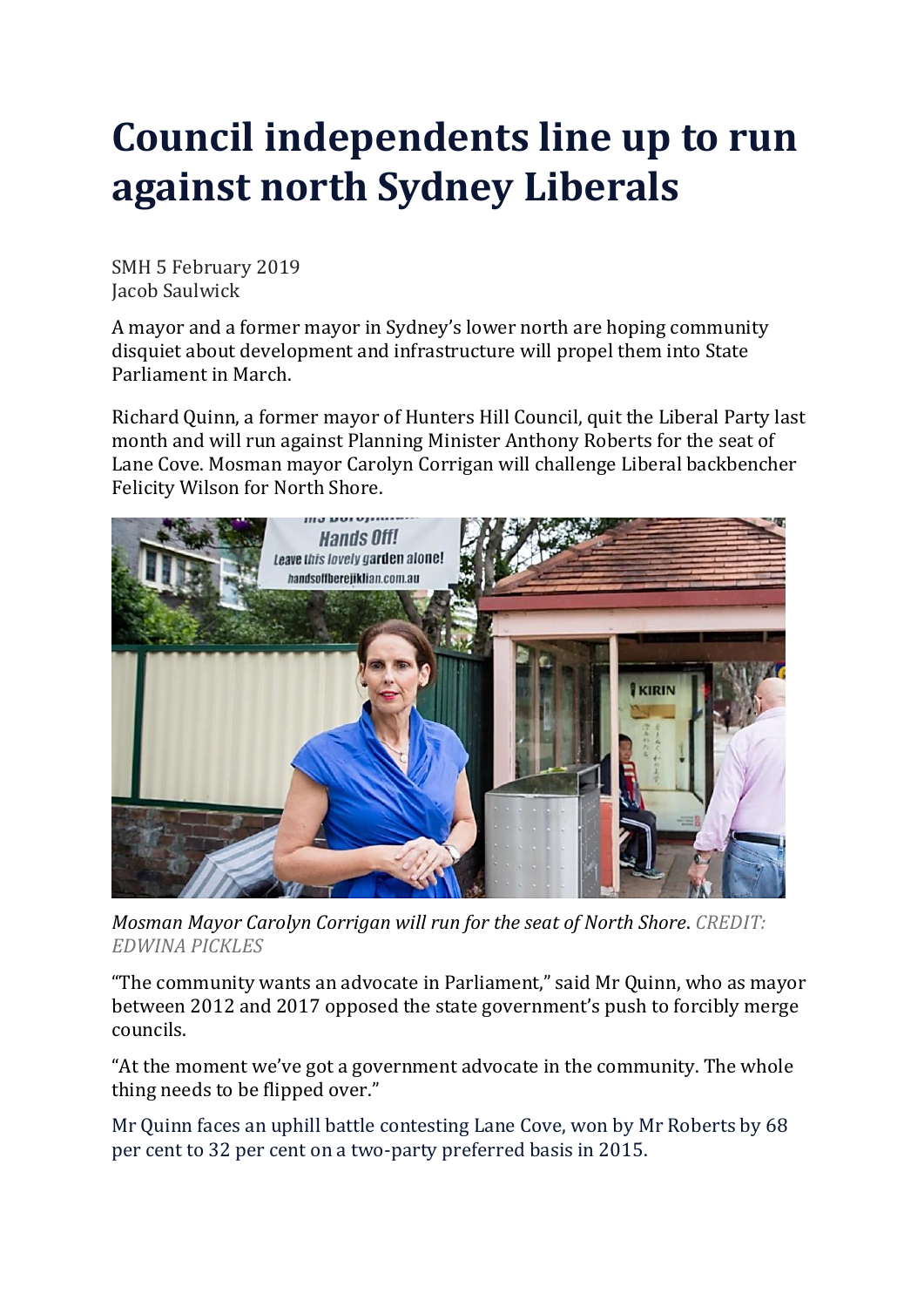

*"Community wants an advocate.": Richard Quinn*. *CREDIT: JACKY GHOSSEIN*

But he said he was moved to quit the Liberal Party and stand as an independent by a sense it was impossible to influence the party through membership.

"It seems to have no impact through the party channels. I'm at the point now of frustration, I and others, certainly in this community we feel like we've got to take another approach, shall we say, to get the message across."

Mr Quinn intends to work with Cr Corrigan, who he has known since childhood.

When Cr Corrigan ran against Ms Wilson at a byelection for North Shore in 2017, losing by about 45 per cent to 55 per cent on a two-party preferred basis.

"There is such a disquiet in the community," Cr Corrigan said.

"Communities have been really asked to take a massive amount of development, in some areas. Mosman hasn't, but let me tell you North Sydney definitely has."

Both candidates nominated an overly complicated planning system, in which local planning controls could easily be over-ridden by state policies or rezoning requestions, as a major issue.

Cr Corrigan said North Shore, where Ms Wilson has fought a gruelling Liberal pre-selection battle against Tim James, was "very winnable".

"It is definitely a good time to run."

Cr Corrigan is a clinical nurse, while Mr Quinn works as the director of advancement at St Joseph's College.

The school is proposing a large new \$38 million gym and sporting complex. The proposed development has been strongly opposed by Hunters Hill Council, and the Hunters Hill Trust. The Trust said the proposal fails to observe the council's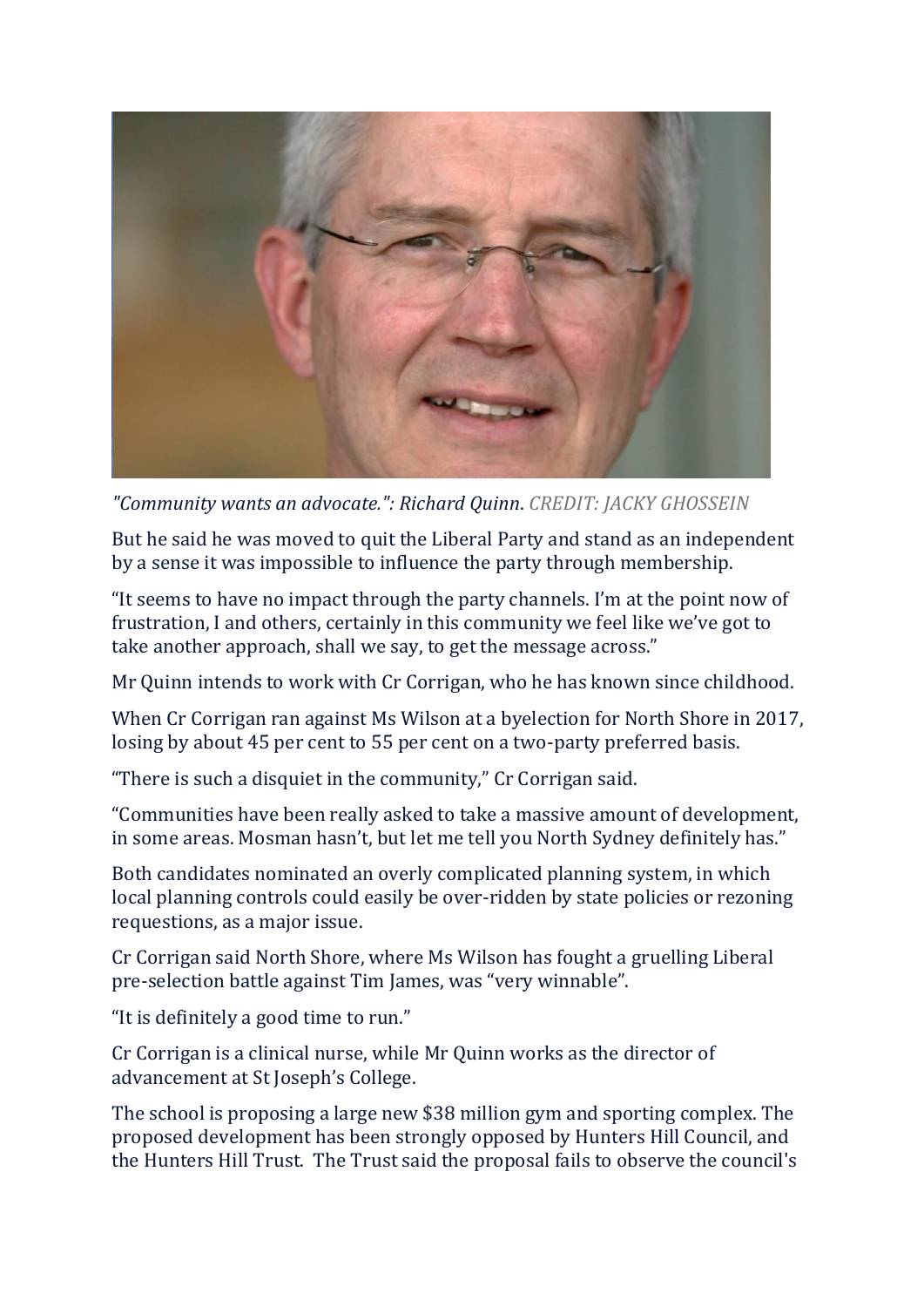heritage objective "for reasons of its scale, lack of setback ... and lack of compatibility with both the existing college buildings, and the neighbourhood.["](javascript:void(0);)



*NSW Minister for Planning, Anthony Roberts, won Lane Cove in 2015 by 68 per cent to 32 per cent on a two-party preferred basis. CREDIT: LOUISE KENNERLEY*

Asked about the project, Mr Quinn said he was not a spokesman for the development, but that the College had indicated it was willing to respond to community concerns. "It is still not approved, and it is a work in progress.["](javascript:void(0);)



*North Shore MP Felicity Wilson will face an independent challenger*. *CREDIT: JAMES ALCOCK*